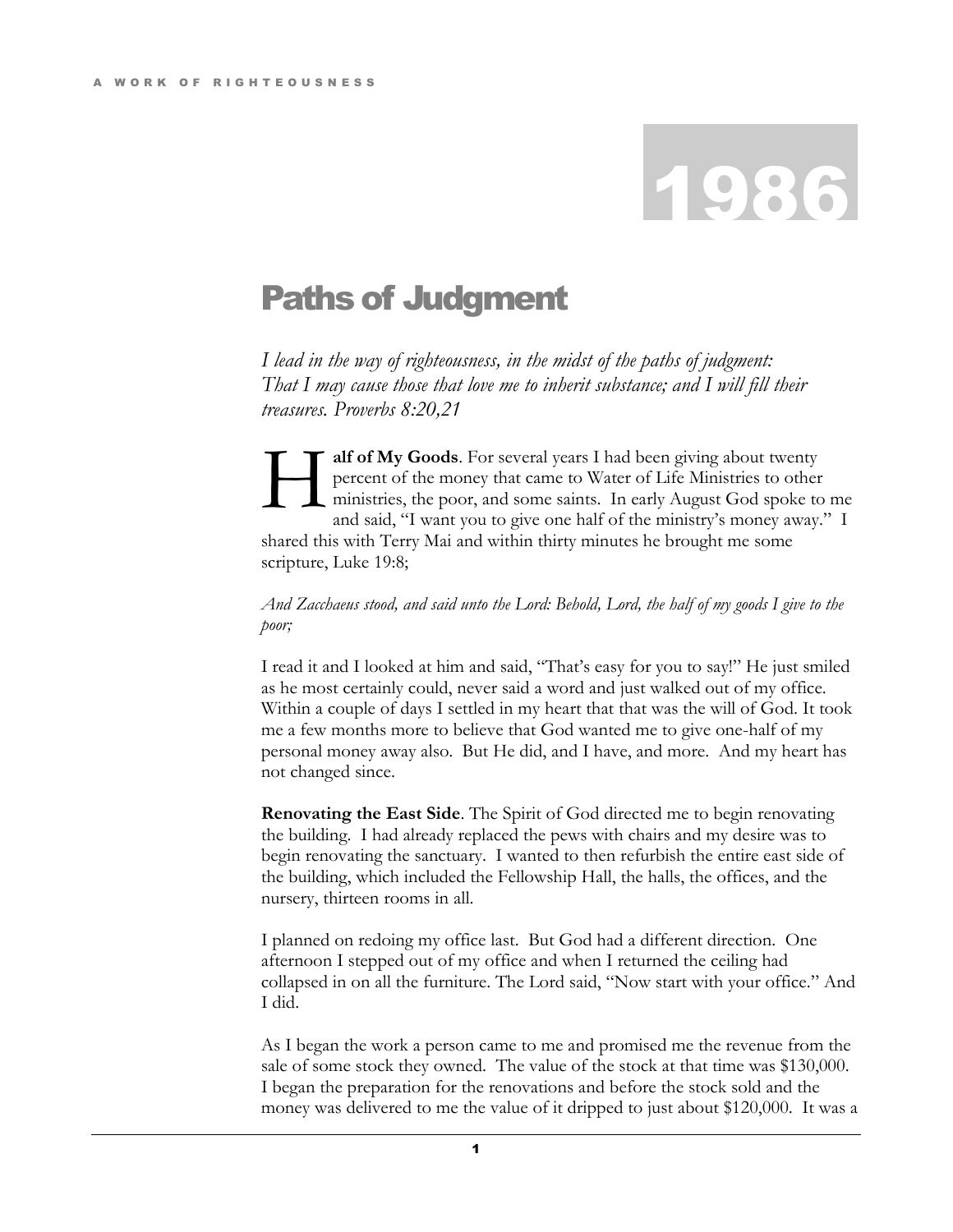real blessing to me because of what was the initial value of the stock before the sale and the revenue I received had dropped just more than \$10,000, yet the amount paid for all of the renovations. The Lord was continuing to convince me that He was Lord of all that He directed me to do as it states in Psalm 145:9, *The Lord is good to all: and his tender mercies are over all his works.* 

**Judging Word of Faith Satellite**. We had been receiving Word of Faith Satellite since 1983. I knew before it started it was in error, but God had me take it so I could overcome the spirits of it. I saw that all that participated in the programs taught confusion, had little power, and basically were not teaching by the Spirit of God. None of them had a revelation of the Gospel. The most glaring thing that I noticed was they had not done what the Apostle Paul did in I Corinthians 2: 1,2, when he said,

*And I, brethren, when I came to you, came not with excellency of speech or of wisdom, declaring unto you the testimony of God. For I determined not to know any thing among you, save Jesus Christ, and him crucified.*

They were not walking in these words but they were teaching by their own spirit and preaching a vision of their own heart as in Ezekiel 13:3,

*Thus saith the Lord GOD; Woe unto the foolish prophets, that follow their own spirit, and have seen nothing!*

One bold woman came to me and said "Doyle, don't you know these people are teaching error?" I replied, "Yes I do, just be quiet, God told me to do this."

In March Word of Faith Satellite had an event that took place with Bob Tilton and Novel Hayes. People were saying it was another Azusa Street, making all kinds of proclamations and continuing every night. On the eighth day in the morning while shaving I said, "This is not God." God immediately spoke, "Now that you have rightly judged, you are free from taking Word of Faith Satellite. I stopped it that day.

**Medicine is a Curious Art**. I was reading the book of Acts in April. As I read in chapter 19:

*Many of them also which used curious arts brought their books together, and burned them before all men: and they counted the price of them, and found it fifty thousand pieces of silver.* 

I believe God said to me, "Your medical books are curious arts." I just could not believe that.

August 8, while working in the Fellowship Hall I lacerated my wrist on a 2'x2' piece of aluminum ceiling light fixture. When I looked at the cut, it was a deep one, I could see the tendon was severed and the arteries and veins were lying there